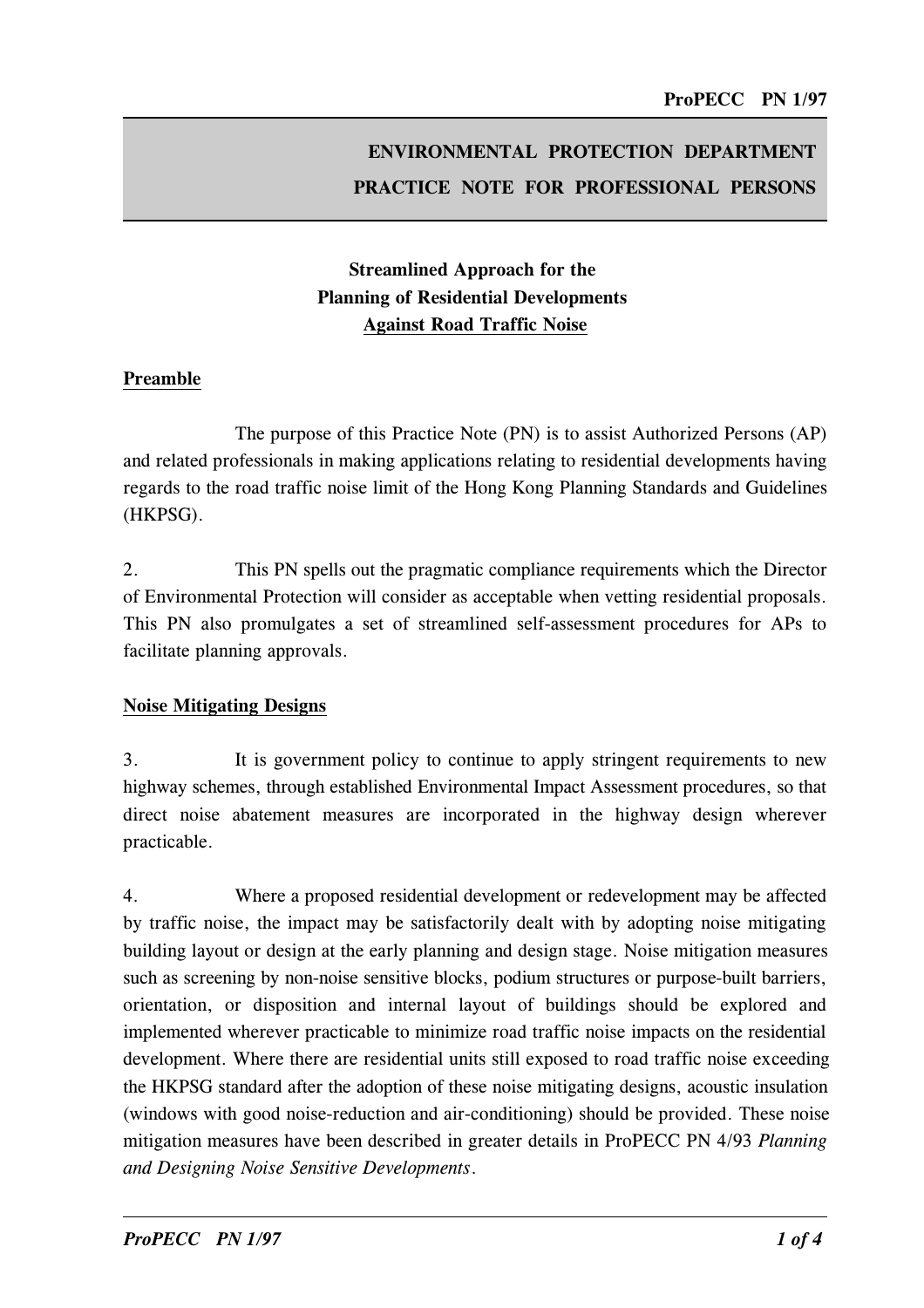5.Notwithstanding the above, the scarcity of developable land and the need for urban renewal very often limit the application of many of these noise mitigating designs. For example, while a self-protecting building design having non-noise sensitive rooms such as bathrooms and kitchens facing the noise source (single aspect building) may be a satisfactory solution in some cases, demanding such single aspect building designs will not be reasonable or practicable if the building orientation means that future residents will not be able to enjoy a pleasant vista.

### Acceptable Noise Performance

6.Experience so far indicates that for residential developments on smaller sites, there are fewer opportunities for incorporating practicable noise mitigating designs in the development and acoustical insulation becomes the only viable last resort. On the other hand, there are more opportunities to employ a better design to meet the standard when the site area is larger. On this basis, the Road Traffic Noise Exposure Compliance Zone graph (Annex 1) is formulated.

7.Therefore, for sites larger than 2 hectares, a proposed residential development is considered as acceptable if the AP can demonstrate that its road traffic noise exposure compliance falls in Zone I and those non-complying units are provided with acoustic insulation.

8. For sites equal to or smaller than 2 hectares, there is no requirement to design the developments to fall within Zone I. The AP is still encouraged to consider and incorporate noise mitigation measures wherever practicable and should provide acoustic insulation to any remaining affected residential units.

9. Under very special circumstances, e.g. such as in the case of urban renewal, a proposal within Zone II can still be considered if the AP can provide sufficient justifications for the proposal, demonstrate that all practicable noise mitigation measures have been implemented wherever possible, and provide acoustic insulation to those units exposed to noise levels exceeding the standard. The procedures for considering Zone II developments are further described in paragraph  $10(c)$ .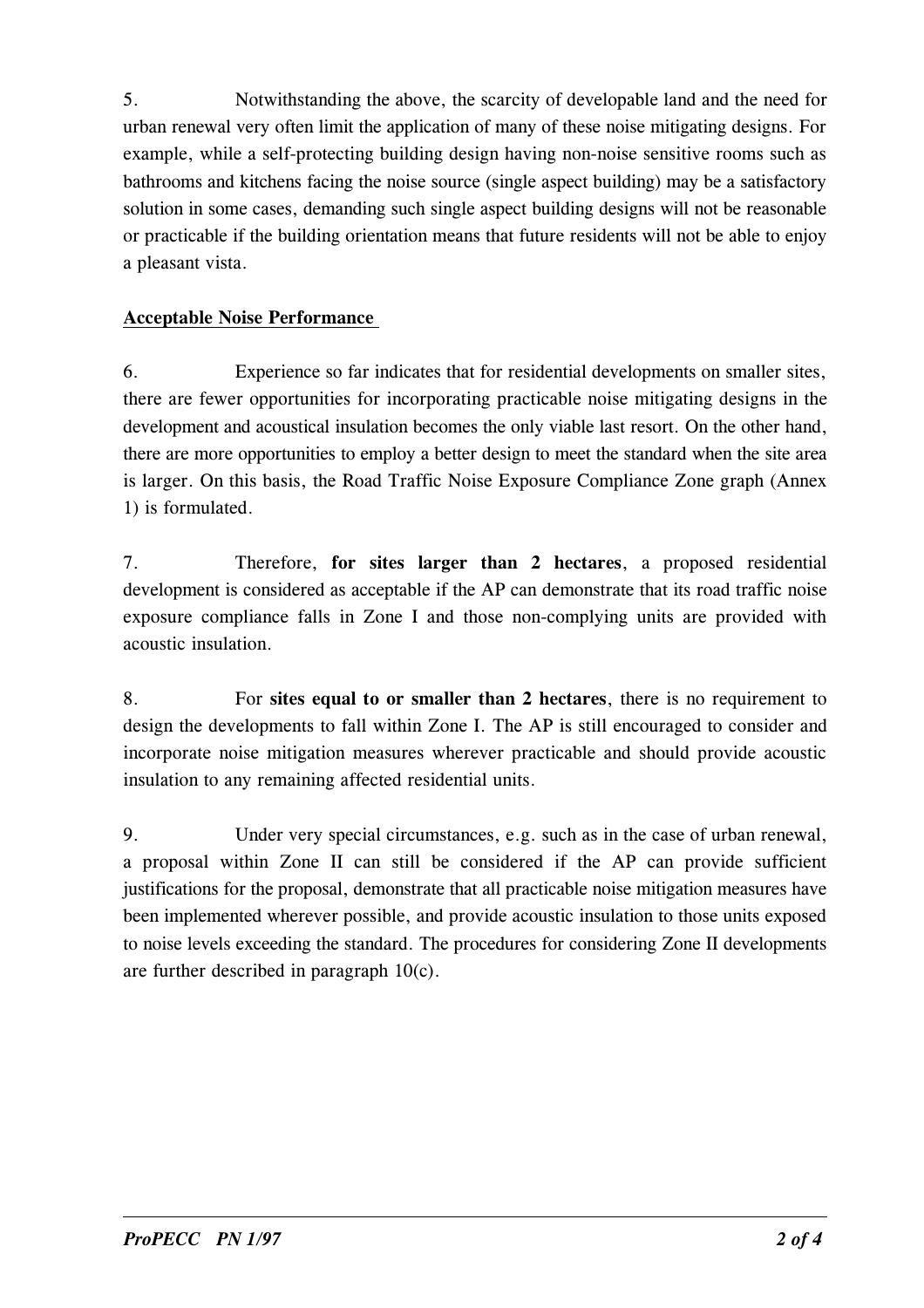#### Streamlined Procedures

1O.To facilitate project planning and the consideration by relevant authorities, the following streamlined procedures will be adopted :

- (a) For sites equal to or smaller than 2 hectares (ha.), the AP should complete the self-assessment form (Annex 2) and send a copy for information to the address shown in para. 12. There is no need to submit it to the Environmental Protection Department for formal approval;
- (b) For sites larger than 2 ha. and in Zone I, the AP should complete the selfassessment form and send a copy for information to the address shown in para. 12. There will normally be no need to submit it formally to the Environmental Protection Department except when a Comprehensive Development Area Master Layout Plan, Town Planning Ordinance Section 16 application or rezoning request is anticipated. In such cases, the submission of the completed self-assessment form will assist the Town Planning Board or relevant departments in the review of the application. The Environmental Protection Department will not object on noise grounds to any applications that are within the Traffic Noise Exposure Compliance Zone I; and
- (c) For sites larger than 2 ha. and in Zone II, if the AP feels that there are sufficient justifications for special considerations, the AP should submit the completed self-assessment form directly to the Assistant Director (Environmental Assessment and Noise) of the Environmental Protection Department who will, in consultation with relevant departments and bureaux, consider the validity of the justifications. In considering the case, the AP may be invited to attend meetings and to produce alternative proposals. If at the conclusion of these deliberations, there are sufficient justifications for a special case to be endorsed, the Assistant Director (Environmental Assessment and Noise) will advise the AP and other authorities of his decision.

11. Under this streamlined approach, the Environmental Protection Department acknowledges the professional integrity of the AP and accepts the AP's self-assessment form to be correct to the best of his knowledge. If questionable practices are revealed, however, the Environmental Protection Department may present its observations to other relevant authorities and institutions.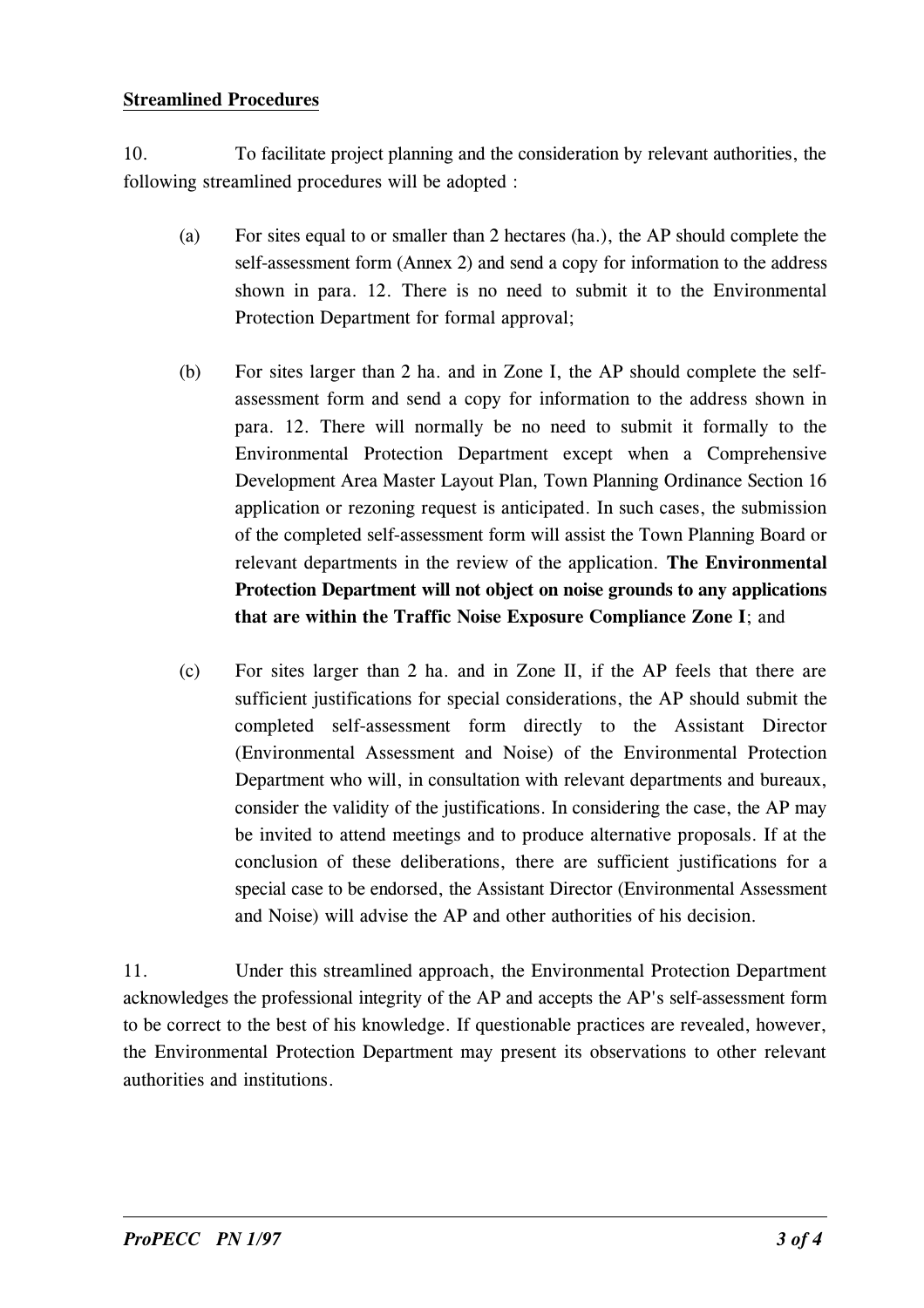#### Advice from the Environmental Protection Department

12. For further information and guidance, professionals are welcome to contact the Principal Environmental Protection Officer (Noise Management and Policy) [Tel: 2594- 6565, Fax: 28O2-4511] at 46/F Revenue Tower, 5 Gloucester Road, Wan Chai, Hong Kong.

> (Robert J.S. Law) Director of Environmental Protection

Environmental Protection Department 28/F Southorn Centre 13O Hennessy Road Wan Chai

Issued October 1997 Ref. : EP 81/C2/28

Note: All ProPECC Practice Notes can be downloaded from EPD's homepage at http://www.info.gov.hk/epd/propecc.htm.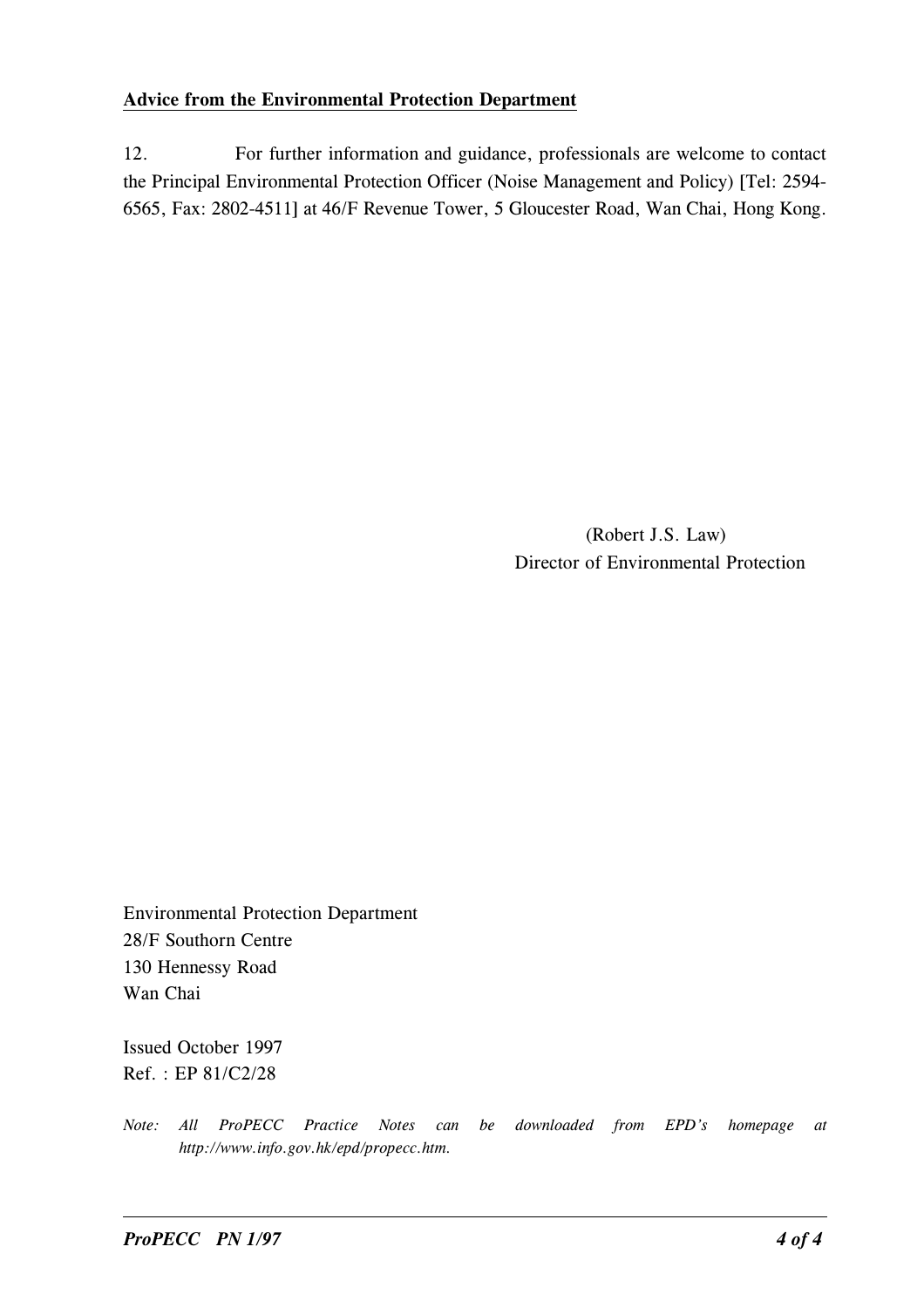



 **complying units residential of Percentage standard noise HKPSG the with**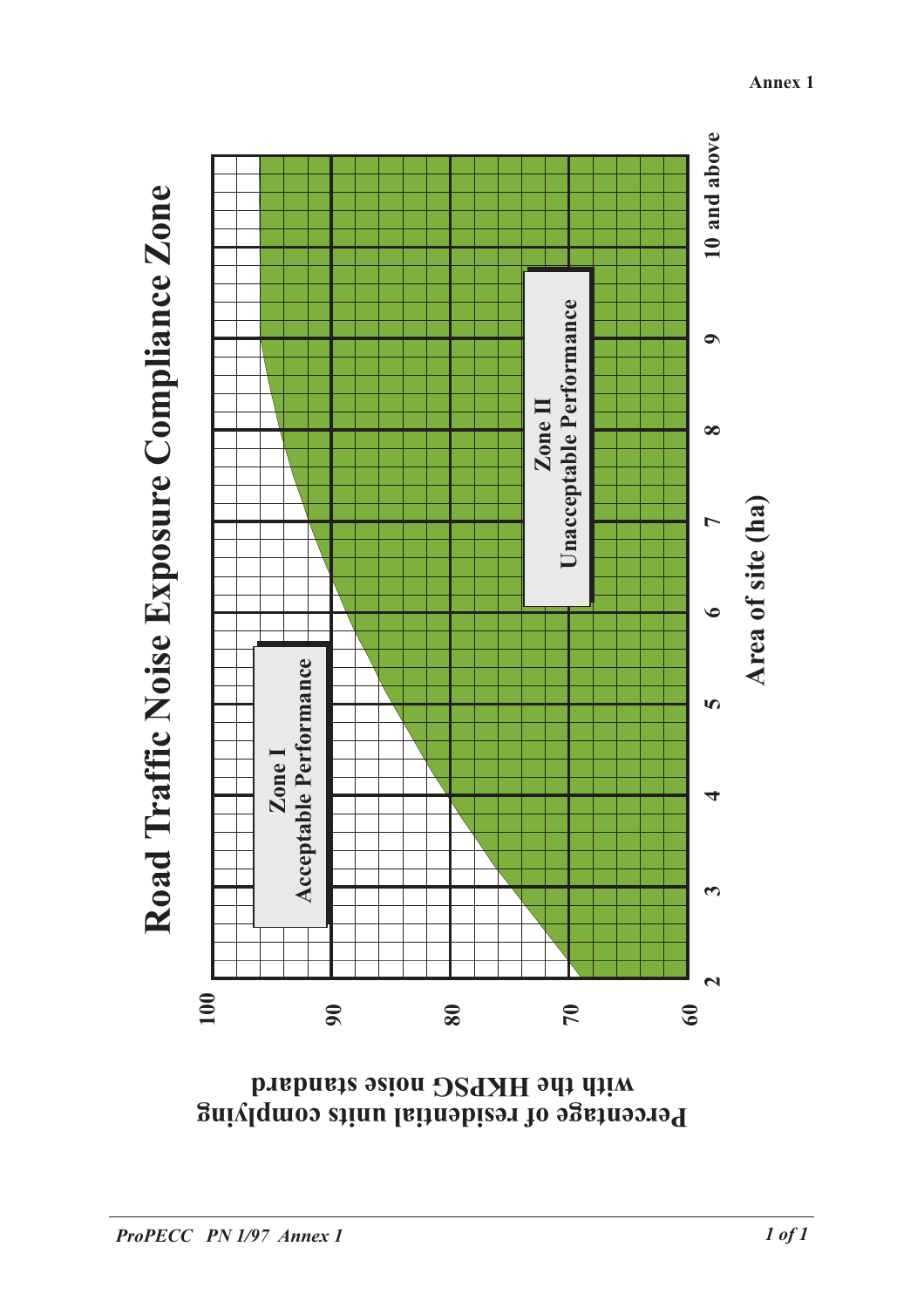#### Annex 2

## **Proposed Residential Development** Self-Assessment Form

| $\mathbf{I}$ . | <b>General Information</b>                                                                  |  |  |  |
|----------------|---------------------------------------------------------------------------------------------|--|--|--|
| (a)            | <b>Applicant (Authorized Person)</b><br>(All correspondence shall be sent to Applicant)     |  |  |  |
|                |                                                                                             |  |  |  |
|                |                                                                                             |  |  |  |
|                |                                                                                             |  |  |  |
| (b)            | Owner(s) of Site                                                                            |  |  |  |
|                |                                                                                             |  |  |  |
|                |                                                                                             |  |  |  |
|                |                                                                                             |  |  |  |
|                | Owner's consent has been obtained, documentary proof is attached herewith for<br>reference. |  |  |  |
| (c)            | Full Address or Location of Site                                                            |  |  |  |
|                |                                                                                             |  |  |  |
|                |                                                                                             |  |  |  |
|                |                                                                                             |  |  |  |
|                |                                                                                             |  |  |  |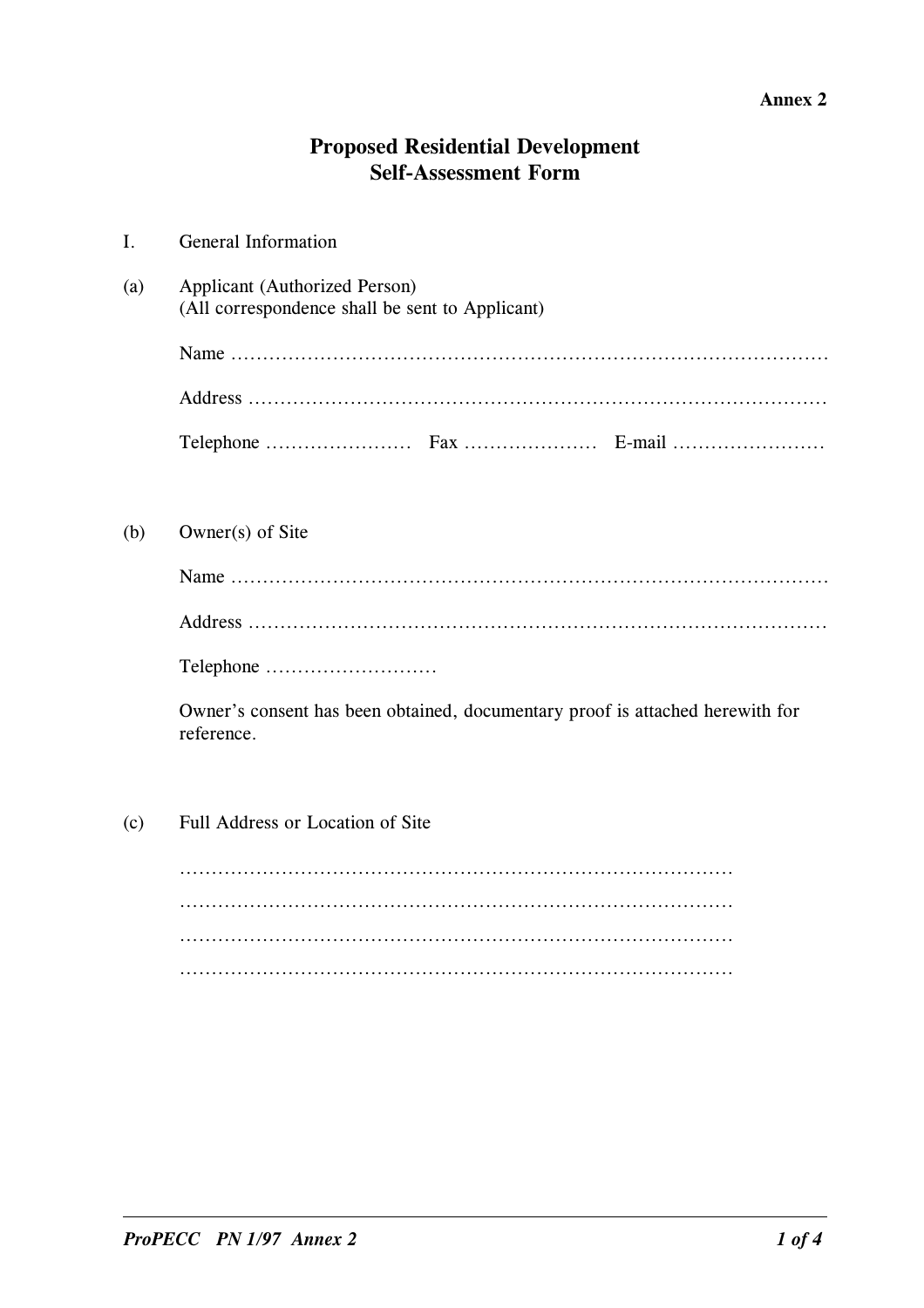| Item<br>No.      | Descriptor                                                                                                                                                |                 |
|------------------|-----------------------------------------------------------------------------------------------------------------------------------------------------------|-----------------|
| 1.               | Area of site $(1)$ , [ha]                                                                                                                                 |                 |
| 2.               | The zoning indicated on the Statutory Outline Zoning<br>Plan<br>(indicate Plan No.)                                                                       |                 |
| 3.               | Total number of residential units in the proposed<br>development                                                                                          |                 |
| $\overline{4}$ . | The number of residential units with habitable rooms<br>which would exceed the HKPSG noise standard but<br>would be provided with acoustic insulation (2) |                 |
| 5.               | Percentage of compliance<br>$[$ = (Item 3-Item 4)/ Item 3 x 100%]                                                                                         |                 |
| 6.               | Noise Exposure Compliance Zone (refer to ProPECC)<br>PN 1/97 Annex 1)                                                                                     | Zone $I / II$ * |

### II. Scale of Development and the Traffic Noise Exposure Compliance

- \* Delete as appropriate
- $(1)$  For sites larger than 2 ha, a layout plan of the development and road traffic noise calculation endorsed by a corporate member of the Hong Kong Institute of Acoustics shall be attached to this form.
- (2) Please refer to the Hong Kong Planning Standards and Guidelines, Chapter 9, Appendix 4.4, for suitable window types for noise insulation.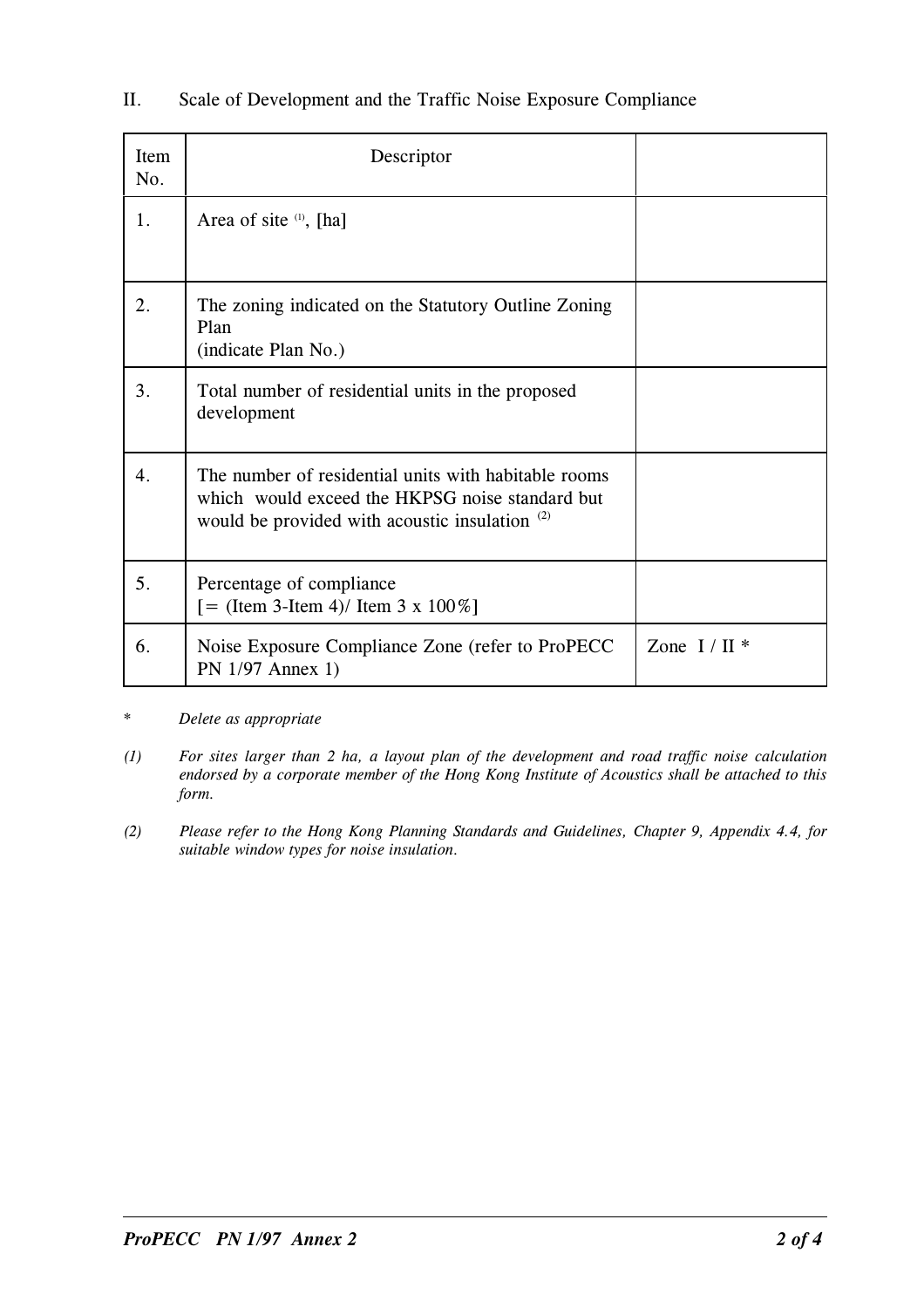III. (a) I have thoroughly considered the potential road traffic noise impact on the development and have indicated below, where appropriate, noise mitigating measures incorporated in the design of the development, having regards to the architectural and various constraints of the site.

| Application of noise-tolerant buildings (eg. commercial, car park) |        |
|--------------------------------------------------------------------|--------|
|                                                                    | Yes/No |
|                                                                    |        |

(b) Any other remarks or further justifications: